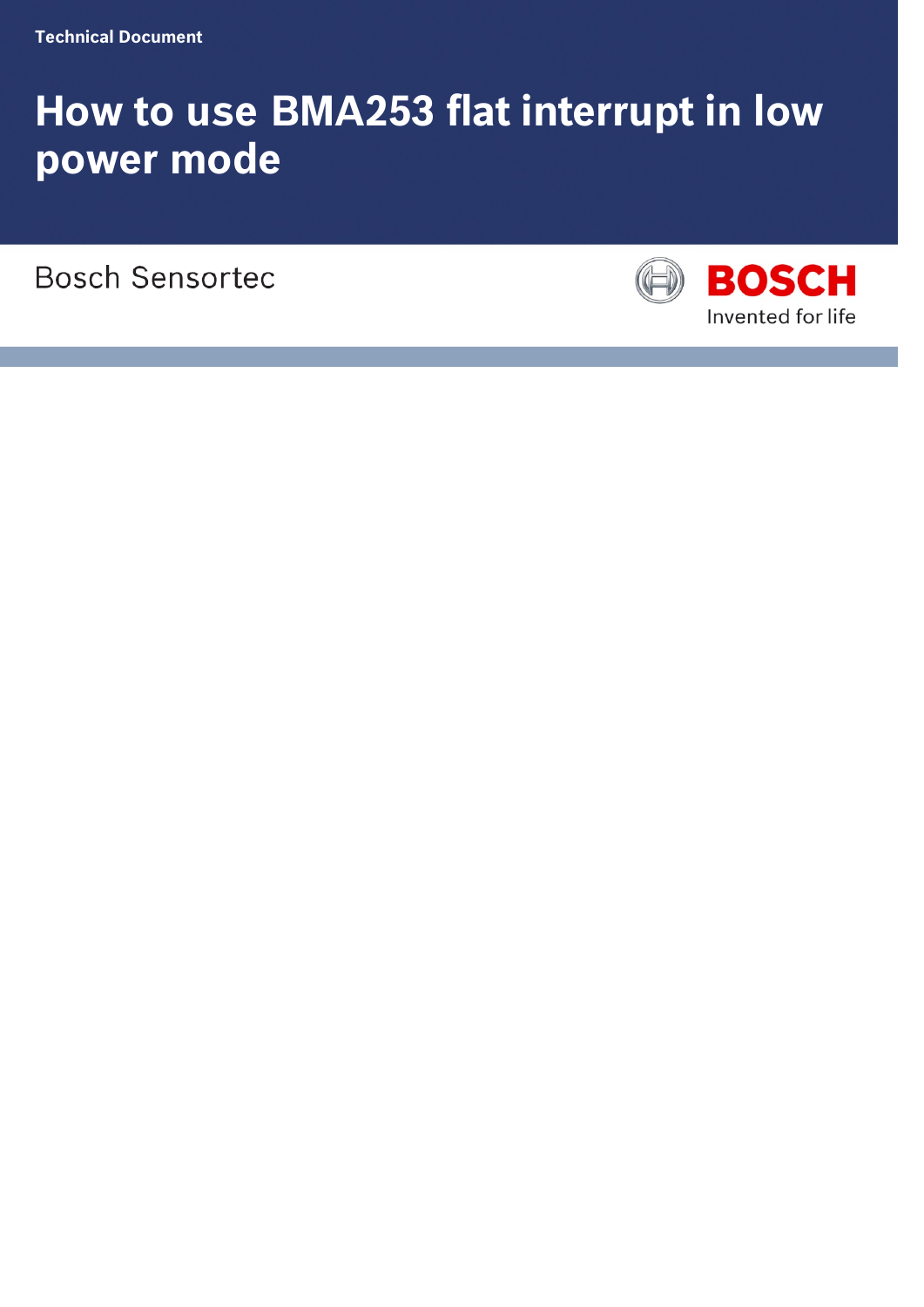

# Table of contents

| 4.2 |  |
|-----|--|
| 4.3 |  |
|     |  |

<sup>©</sup> Bosch Sensortec GmbH reserves all rights even in the event of industrial property rights. We reserve all rights of disposal such as copying and passing on to third parties. BOSCH and the symbol are registered trademarks of Robert Bosch GmbH, Germany. Note: Specifications within this document are subject to change without notice.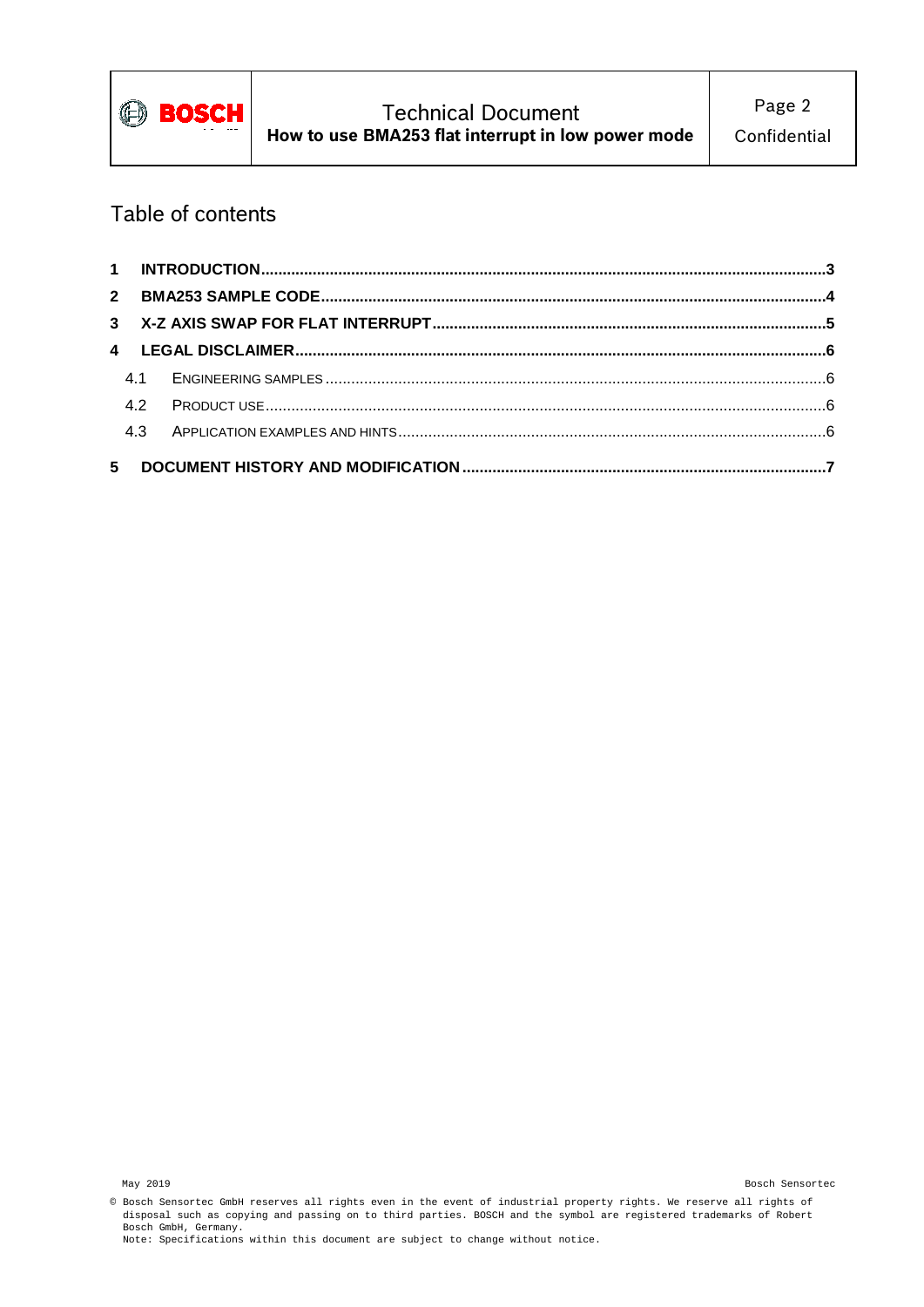

#### <span id="page-2-0"></span>**1 Introduction**

BMA253 has built-in flat interrupt feature. By default the flat interrupt is with respect Z axis. This means that at the beginning Z axis is pointing to sky +1g or pointing down -1g, while X and Y axes are flat at 0g. Flat interrupt is to recognize if X-Y plane is tilted beyond the threshold Theta angle. It doesn't require high sampling rate for the accelerometer data.

There is a flat interrupt zone defined by the angle Theta as shown below. Whenever Z axis is exiting the flat interrupt zone as shown in blue color arrow longer than the duration of flat hold time, a flat interrupt will be generated. Likewise, whenever Z axis is entering the zone as shown in red color arrow longer than the duration of the flat hold time, a flat interrupt will also be generated.



When Z axis is moving within the zone or out of the zone, there will be no more flat interrupts generated. Due to vibration or swing motions, Z axis acceleration data may change a lot which means that Z axis can exit the zone or enter the zone easily. But if the duration of the flat hold time is set to 0ms, then there may be some false interrupts. If it is set to 512ms, then flat interrupt is very robust.

BMA253 register 0x2D bit-7 is 0 by default. If this bit is set to 1, then the X axis and Z axis will be swapped for the flat interrupt engine. However, BMA253 data registers will remain the same for X/Y/Z data as before. Then flat interrupt will be with respect to X axis.

Section 2 will present sample code about how to initialize BMA253 flat interrupt in low power mode. Section 3 will show how to test the flat interrupt. Section 4 shows the swap feature of X axis and Z axis for flat interrupt engine.

<sup>©</sup> Bosch Sensortec GmbH reserves all rights even in the event of industrial property rights. We reserve all rights of disposal such as copying and passing on to third parties. BOSCH and the symbol are registered trademarks of Robert Bosch GmbH, Germany. Note: Specifications within this document are subject to change without notice.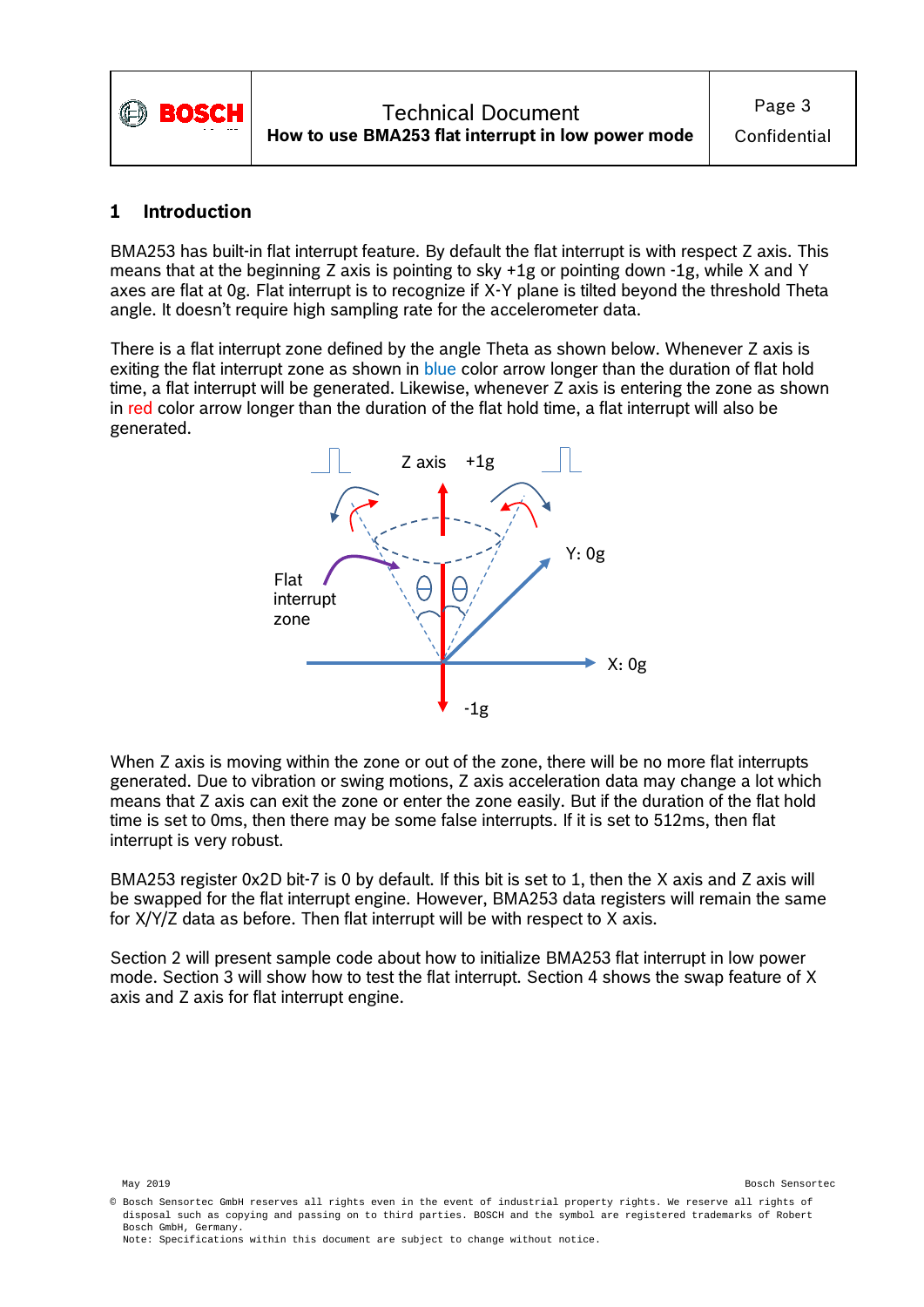

### <span id="page-3-0"></span>**2 BMA253 sample code**

The following pseudo code shows how to configure BMA253 to monitor flat interrupt in low power mode.

Theta angle can be calculated as shown below which is also shown in the datasheet. It can be fine-tuned to meet the application requirement.

$$
\theta = a \tan \left( \frac{1}{8} \sqrt{flat\_theta} \right) = a \tan \left( \frac{1}{8} \sqrt{decimal\_value\_of\_register0x2E} \right)
$$

For example, if register 0x2E has the value of 0x3F, then,

$$
\theta = a \tan \left( \frac{1}{8} \sqrt{63} \right) = a \tan (0.9921) = 44.77 \text{ deg}
$$

For example, if register 0x2E has the value of 0x10, then,

$$
\theta = a \tan \left( \frac{1}{8} \sqrt{16} \right) = a \tan(0.5) = 26.57 \text{ deg}
$$

void BMA253\_flat\_int\_init(void)

{

// basic settings Write value of 0x03 to register 0x0F;  $\frac{1}{10}$  default value for  $\frac{1}{2}$  FS range Write value of 0x0F to register 0x10;  $\frac{1}{10}$  set BW to 1KHz or 2KHz ODR Write value of  $0x0F$  to register  $0x10$ ;

// flat interrupt settings Write value of 0x80 to register  $0x19$ ; // route flat interrupt to INT1 pin Write value of  $0x10$  to register  $0x2E$ ; // set Theta angle to 26.57 degrees

// enable flat interrupt Write value of 0x80 to register  $0x16$ ; // enable flat interrupt

Write value of 0x56 to register  $0x11$ ; // set low power mode with 25ms sleep time Current consumption = 6.5uA

Write value of 0x00 to register  $0x2F$ ; // 0ms flat hold time and no hysteresis

Write value of 0x05 to register 0x20;  $\frac{1}{10}$  default value for active-high and push-pull Write value of 0x01 to register  $0x21$ ; // temporarily latch interrupt signal for 250ms

}

BMA253 current consumption is 130uA in normal mode and 2.1uA in suspend mode. From the logic analyzer screenshot below, BMA253 will stay in normal mode for 0ms and then stay in suspend mode for 25ms. So the average current will become about 6.5uA with about 40Hz sampling rate.

May 2019 Bosch Sensortec

Note: Specifications within this document are subject to change without notice.

<sup>©</sup> Bosch Sensortec GmbH reserves all rights even in the event of industrial property rights. We reserve all rights of disposal such as copying and passing on to third parties. BOSCH and the symbol are registered trademarks of Robert Bosch GmbH, Germany.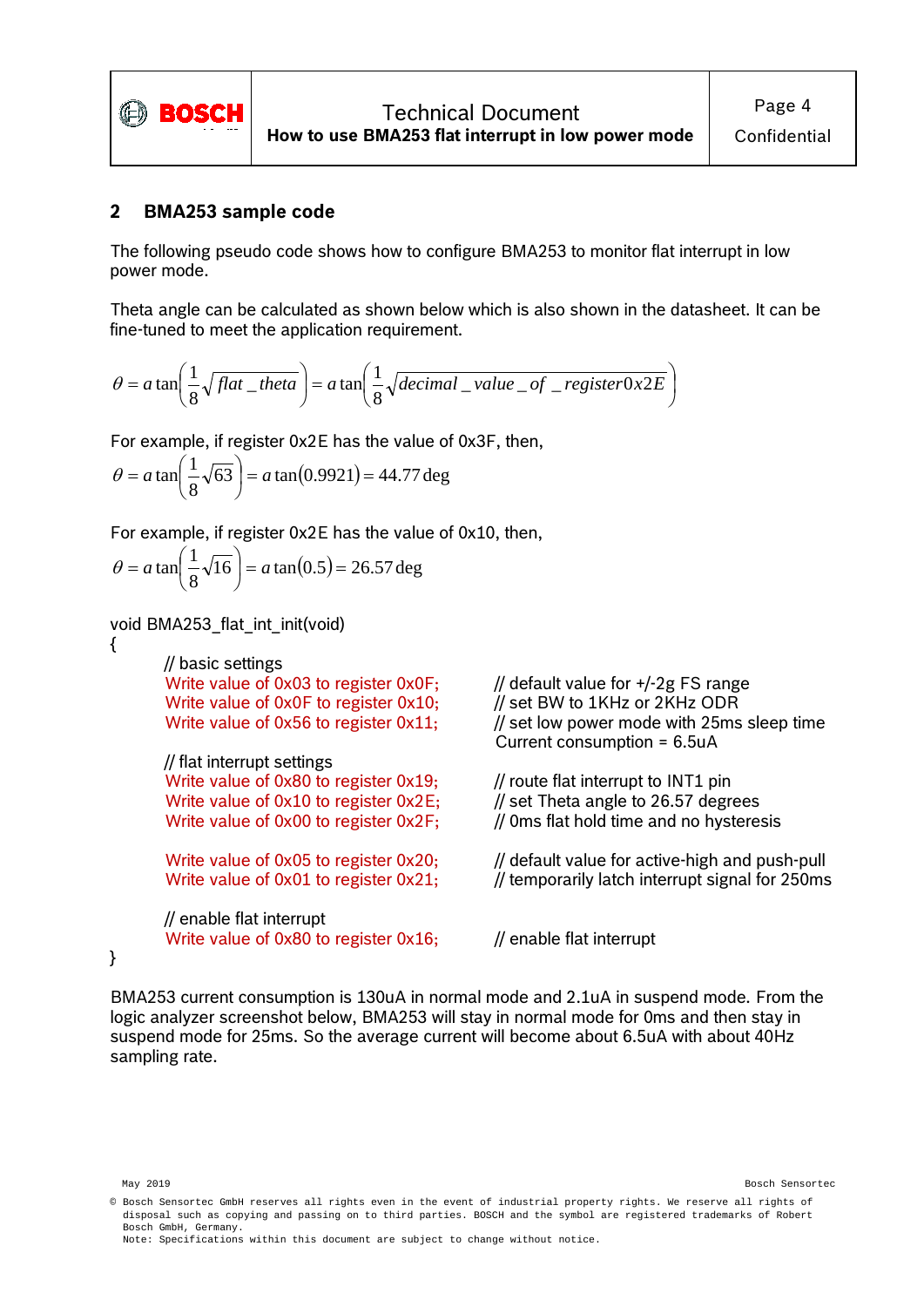

<span id="page-4-0"></span>

If the device is sitting on a surface with Z and Y axes flat, while X axis is pointing to sky or down, you can set BMA253 register 0x2D bit-7 to "1". Then for flat interrupt engine, X axis will become Z' and Z axis becomes X'. Therefore, the flat interrupt zone still works the same way.

At this situation, BMA253 data registers for X/Y/Z axes don't swap. They are still the same as before.

<sup>©</sup> Bosch Sensortec GmbH reserves all rights even in the event of industrial property rights. We reserve all rights of disposal such as copying and passing on to third parties. BOSCH and the symbol are registered trademarks of Robert Bosch GmbH, Germany. Note: Specifications within this document are subject to change without notice.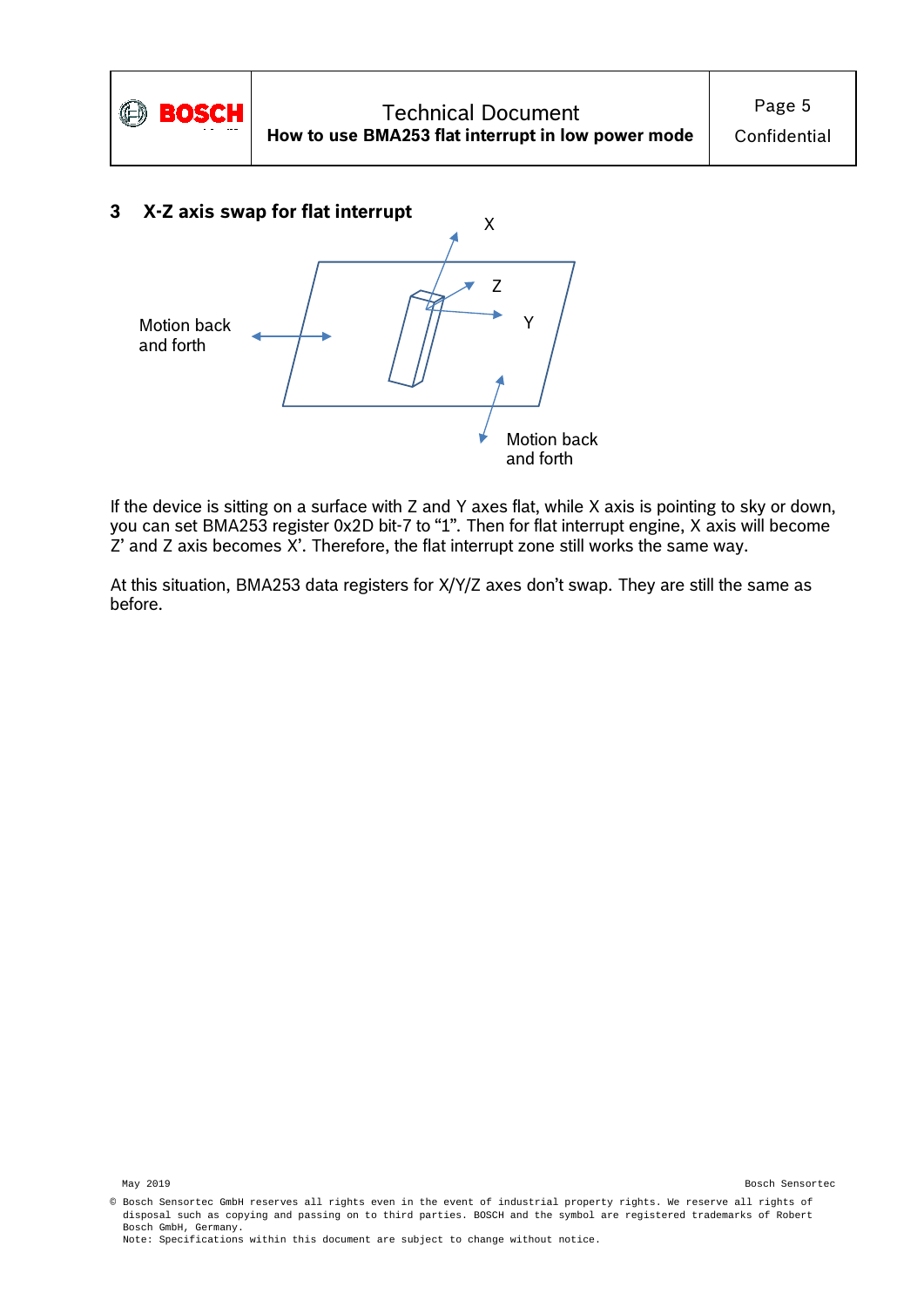

## <span id="page-5-0"></span>**4 Legal disclaimer**

### <span id="page-5-1"></span>**4.1 Engineering samples**

Engineering Samples are marked with an asterisk (\*) or (e) or (E). Samples may vary from the valid technical specifications of the product series contained in this data sheet. They are therefore not intended or fit for resale to third parties or for use in end products. Their sole purpose is internal client testing. The testing of an engineering sample may in no way replace the testing of a product series. Bosch Sensortec assumes no liability for the use of engineering samples. The Purchaser shall indemnify Bosch Sensortec from all claims arising from the use of engineering samples.

#### <span id="page-5-2"></span>**4.2 Product use**

Bosch Sensortec products are developed for the consumer goods industry. They may only be used within the parameters of this product data sheet. They are not fit for use in life-sustaining or security sensitive systems. Security sensitive systems are those for which a malfunction is expected to lead to bodily harm or significant property damage. In addition, they are not fit for use in products which interact with motor vehicle systems.

The resale and/or use of products are at the purchaser's own risk and his own responsibility. The examination of fitness for the intended use is the sole responsibility of the Purchaser.

The purchaser shall indemnify Bosch Sensortec from all third party claims arising from any product use not covered by the parameters of this product data sheet or not approved by Bosch Sensortec and reimburse Bosch Sensortec for all costs in connection with such claims.

The purchaser must monitor the market for the purchased products, particularly with regard to product safety, and inform Bosch Sensortec without delay of all security relevant incidents.

#### <span id="page-5-3"></span>**4.3 Application examples and hints**

With respect to any examples or hints given herein, any typical values stated herein and/or any information regarding the application of the device, Bosch Sensortec hereby disclaims any and all warranties and liabilities of any kind, including without limitation warranties of noninfringement of intellectual property rights or copyrights of any third party. The information given in this document shall in no event be regarded as a guarantee of conditions or characteristics. They are provided for illustrative purposes only and no evaluation regarding infringement of intellectual property rights or copyrights or regarding functionality, performance or error has been made.

<sup>©</sup> Bosch Sensortec GmbH reserves all rights even in the event of industrial property rights. We reserve all rights of disposal such as copying and passing on to third parties. BOSCH and the symbol are registered trademarks of Robert Bosch GmbH, Germany. Note: Specifications within this document are subject to change without notice.